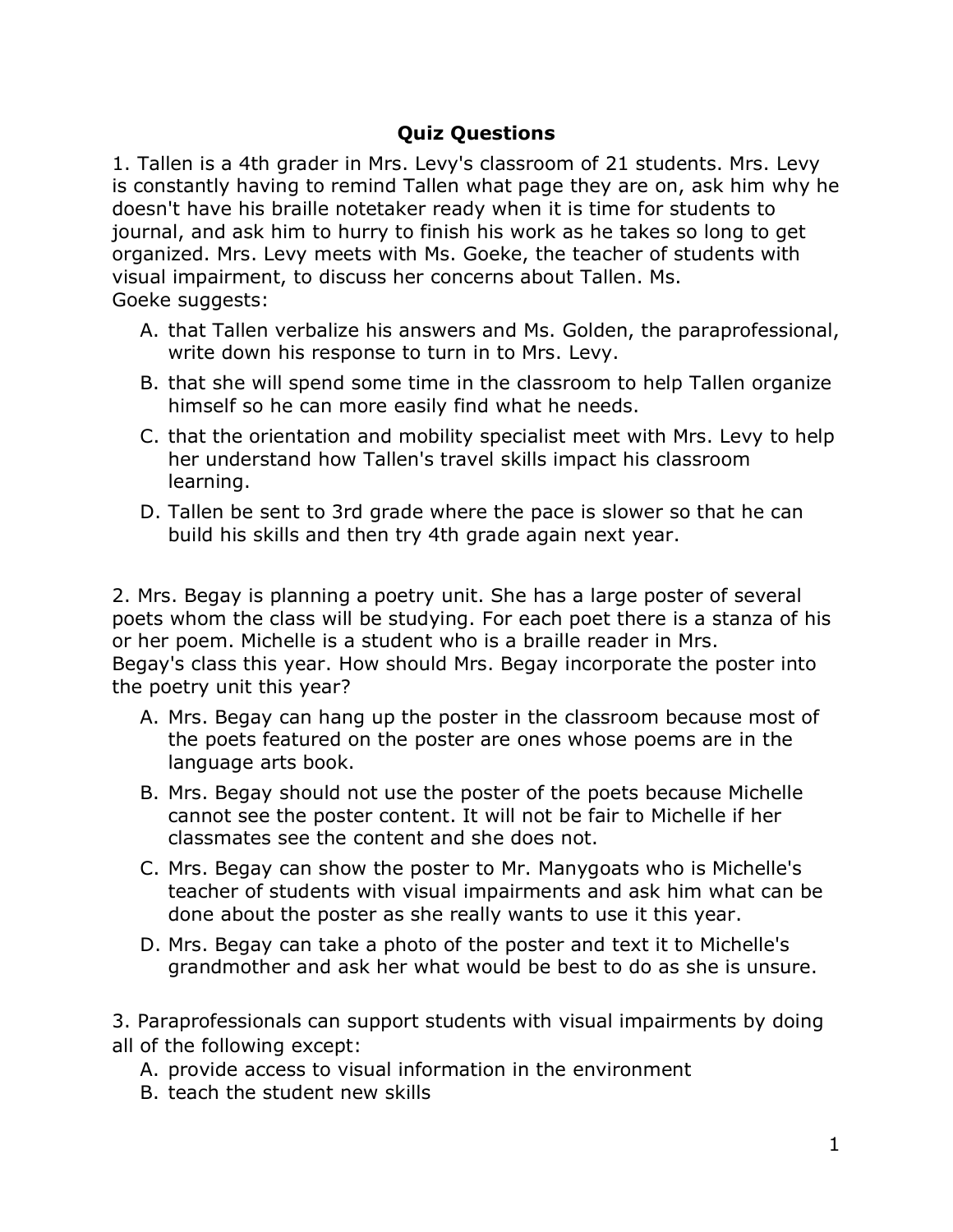- C. promote the student's independence
- D. assist with technology challenges the student experiences

4. Ms. Pan wants to learn more about what Alletha can see in the classroom. The teacher of students with visual impairments suggests Ms. Pan do all of the following except:

- A. use a pair of low vision simulation goggles the teacher of students with visual impairments provides so that Ms. Pan can have a better idea of what Aletha is seeing
- B. each time she puts up new material on the white board, ask Aletha if she can see it before starting the lesson
- C. take time to sit together and review in more detail the information on Aletha's functional vision assessment
- D. take Aletha aside when no other students are around and ask her about what she can and cannot see in the classroom

5. Fatima has a visual acuity of 20/400 and uses a long cane when traveling. In the library she is often hesitant to look for a book by herself. Mr. Banazak, her classroom teacher, has observed several things that make him wonder if Fatima finds the library challenging visually. All of the following could be visual challenges for Fatima except:

- A. the librarian works hard to change up the displays monthly to keep children interested in new books
- B. the flooring in the library is a carpet with a complex pattern
- C. the librarian likes the library to be bright and always has the blinds open
- D. the librarian has music playing the background to create a lively environment

6. Julio has low vision, and Mrs. Stolz is his classroom teacher. She is very concerned about how Julio will complete all of his school work each day. To make things easier for him she does all of the following except:

- A. allow Julio to take breaks and do a different activity for a short time
- B. provide her lesson plans and materials to the teacher of students with visual impairments each week so materials can be adapted for Julio
- C. permit Julio to skip activities that are difficult to see
- D. meet with his teacher of students with visual impairments to review results from the functional vision assessment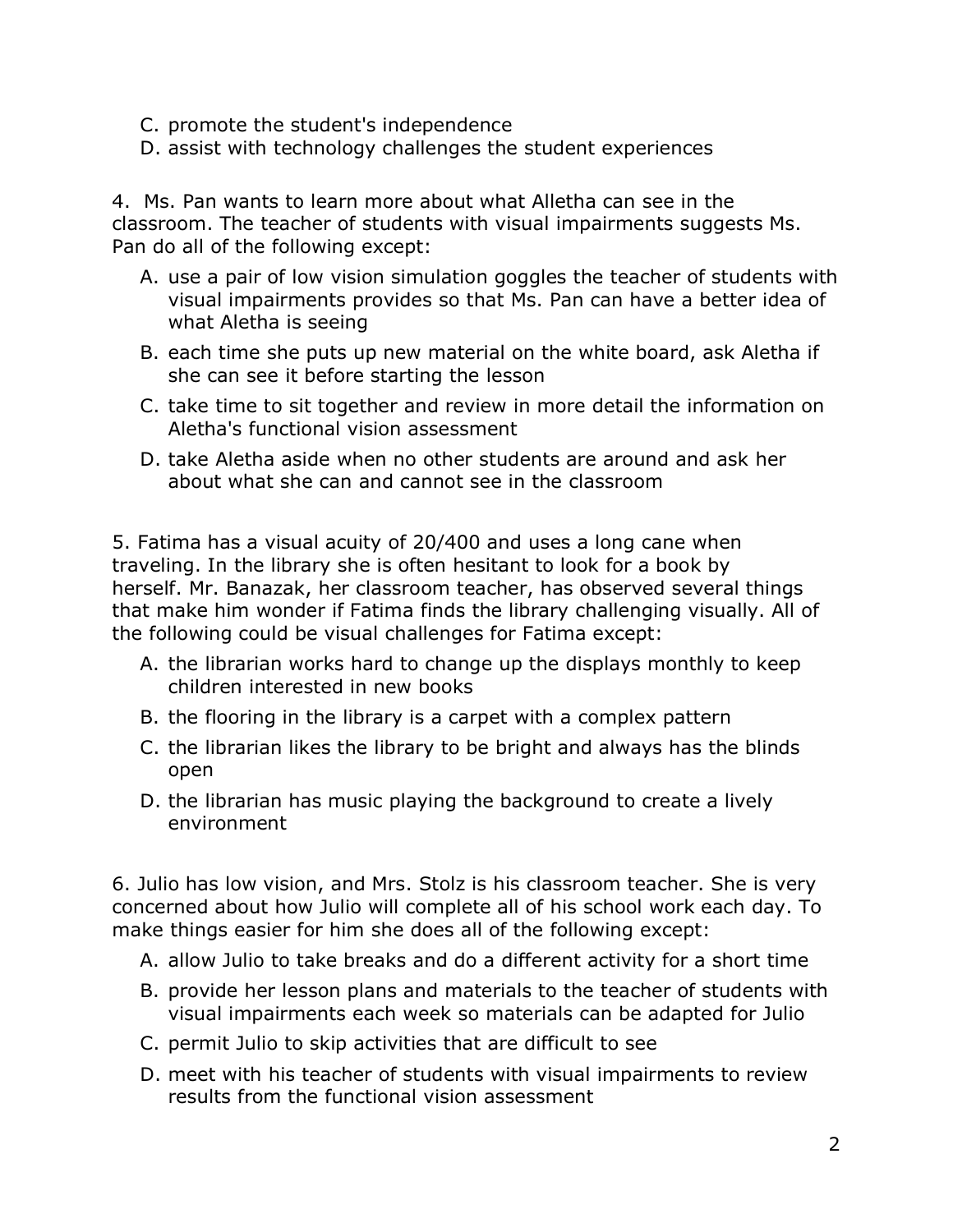7. When you have a student who is a braille reader in your classroom you must:

- A. only do an activity that involves print if a braille copy has been made available to the student who is a braille reader
- B. provide materials to the teacher of students with visual impairments that the student writes in braille so the teacher can provide you a print version
- C. give the student access to the material by reading it aloud or pairing students up so they can work together with a print reader reading the material to the braille reader
- D. learn to read and write the full braille code

8. Which of the following is not information the teacher of students with visual impairments gathers through the functional vision assessment process?

- A. ways in which the student travels with and without a cane within the school environment
- B. skills that the student needs to develop in order to use vision more efficiently
- C. environmental adaptations that can help the student use vision more efficiently
- D. visual acuity, what the student can see at different distances

9. Mrs. Dawson has been hired to be the paraprofessional for Allonah who is a 2nd grader with very low vision. This is Mrs. Dawson's first time working with a student who is visually impaired. She is nervous about her role and how she will fit into the 2nd grade classroom. In preparing her, Ms. Williamson, the teacher of students with visual impairments, explains that her role as the paraprofessional is to:

- A. prepare materials for all students in the classroom at the 2nd grade teacher's request.
- B. promote Allonah's independence which means stepping back at times when Allonah is with other children or can do the work on her own.
- C. ensure that all of Allonah's work gets done by the end of the school day even if she must provide extra assistance to Allonah.
- D. assist the classroom teacher with behavior management of other students as long as Allonah is doing her work.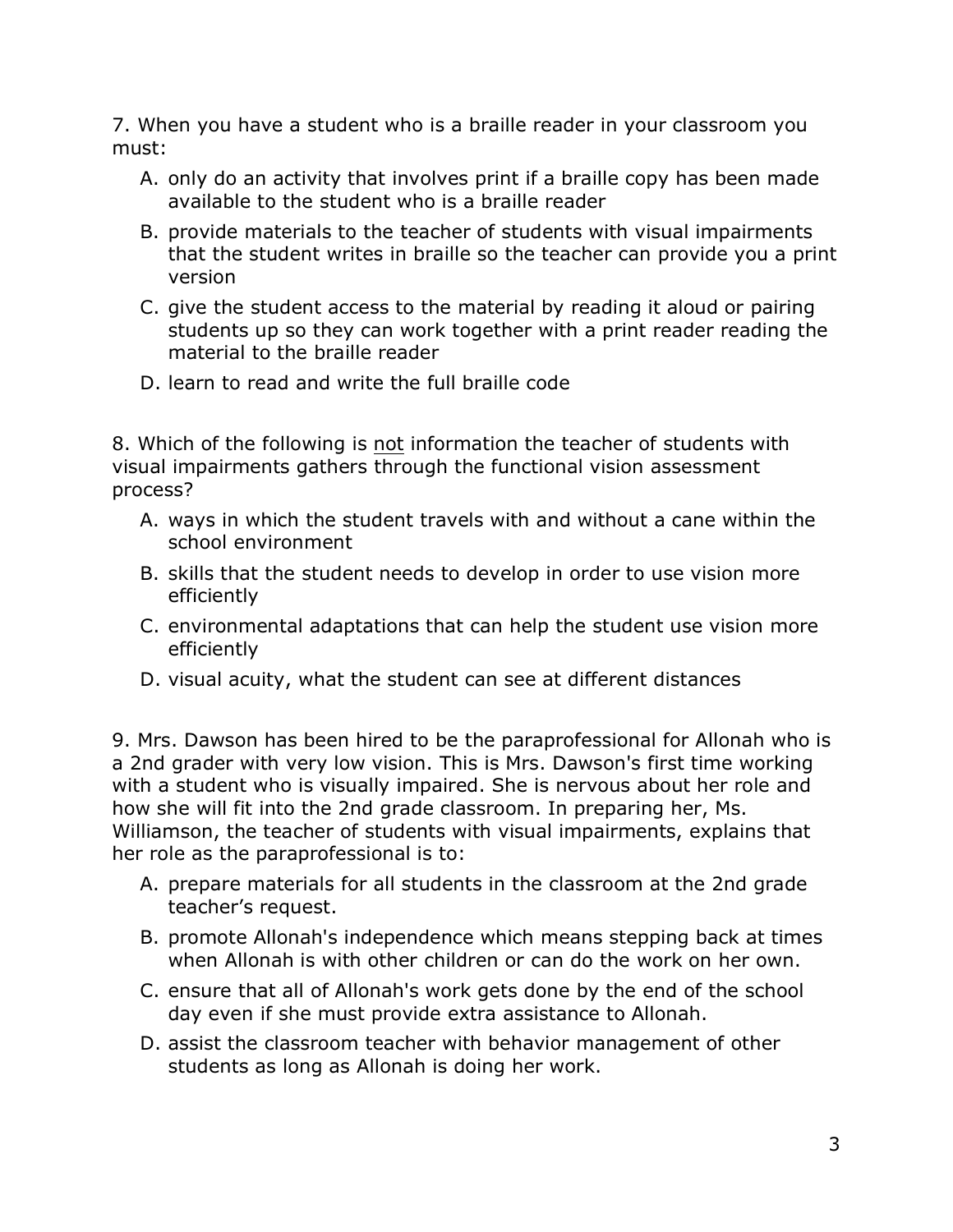## 10. A braille notetaker:

- A. is a person who takes notes for the student and prepares them in braille.
- B. is a device that acts as a computer screen with pins coming up and down on the screen that the student pushes to write letters and words.
- C. is a phone and a computer all in one that has an interchangeable braille and QWERTY keyboard.
- D. is a portable device that has a keyboard that allows a student to input braille and has a display with pins that go up and down so that the student can read information displayed with their hands.
- 11. The purpose of audio description is to:
	- A. replace the dialog of the video with a more robust version that provides access to visual information.
	- B. provide information about the emotional interpretation of the characters.
	- C. provide information about things on the video that one may not see which are important to understanding the video content.
	- D. provide a description of every single thing on the video.

12. Jinseok has low vision and is in 4th grade. He is doing research with a classmate so together they can create their own city. Jinseok has taken on the job to research about government and transportation while his partner is researching neighborhoods and parks. Students are to use the internet to complete their research. Jinseok uses a tablet to complete his research. What accommodations on his tablet will help him use his vision more efficiently?

- A. screen reading, screen enlargement and a refreshable braille display
- B. none of the combinations provided only address the needs of students with low vision
- C. reverse contrast, screen reading, and enlarged text
- D. enlarged text, reverse contrast, and screen magnification
- 13. **Example 20 is the vision one uses to see to the sides, above, and below and** \_\_\_\_ is the clarity with which one sees.
	- A. Visual field, visual acuity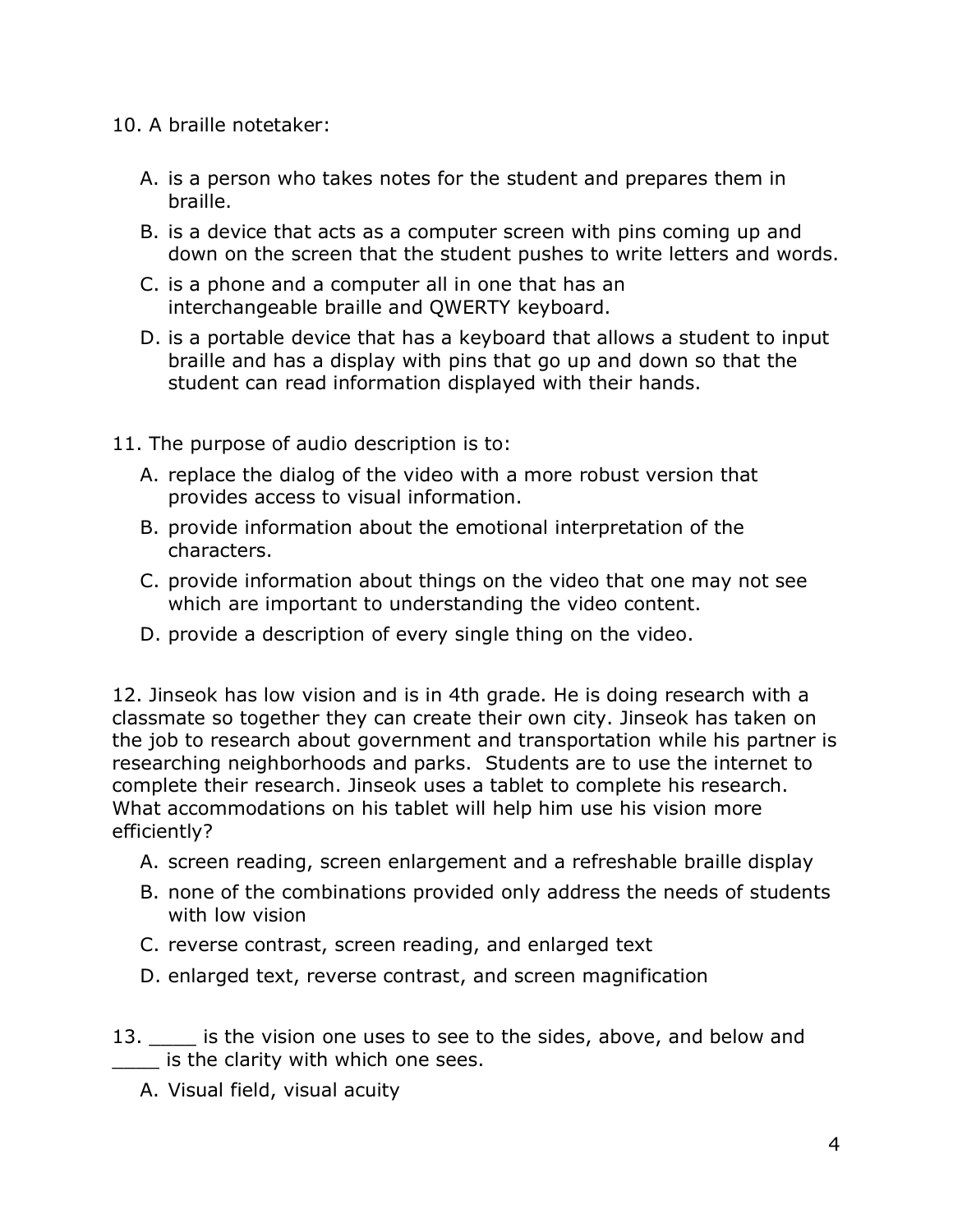- B. Visual perception, visual optimization
- C. Visual acuity, visual field
- D. Visual acuity, visual perception

14. When considering background-font combinations for a student with low vision:

- A. Don't use color combinations; instead make sure everything in the document/screen is black on white.
- B. Use a color combination that you find visually pleasing.
- C. Find out from the teacher of students with visual impairments and/or the student what combinations allow the student to maximize use of functional vision.
- D. Make color combination choices based on what is the most efficient for you.

15. Print materials can be seen more easily by a student with low vision, if all of the following are done **except**:

- A. clear styles (e.g., not all caps, not fancy script) are used
- B. a Sans Serif font (e.g., Verdana, Arial) is used
- C. all pictures are omitted from the material
- D. font color is used to convey information about the material

16. Braille:

- A. is a code for representing the written word.
- B. is only taught to children who have no usable vision at all.
- C. is a language similar to Chinese or Spanish.
- D. has two grades, grade 1 learned by students in first grade and grade two learned by students in second grade and beyond.

17. Amanda is a 5th grader who will be starting a gifted program next week. In order to prepare her to be comfortable in the classroom the orientation and mobility specialist works with Amanda to:

- A. be led around the classroom by peers for the first week of the class.
- B. learn the layout of the classroom at a time when no others are in the room to distract her.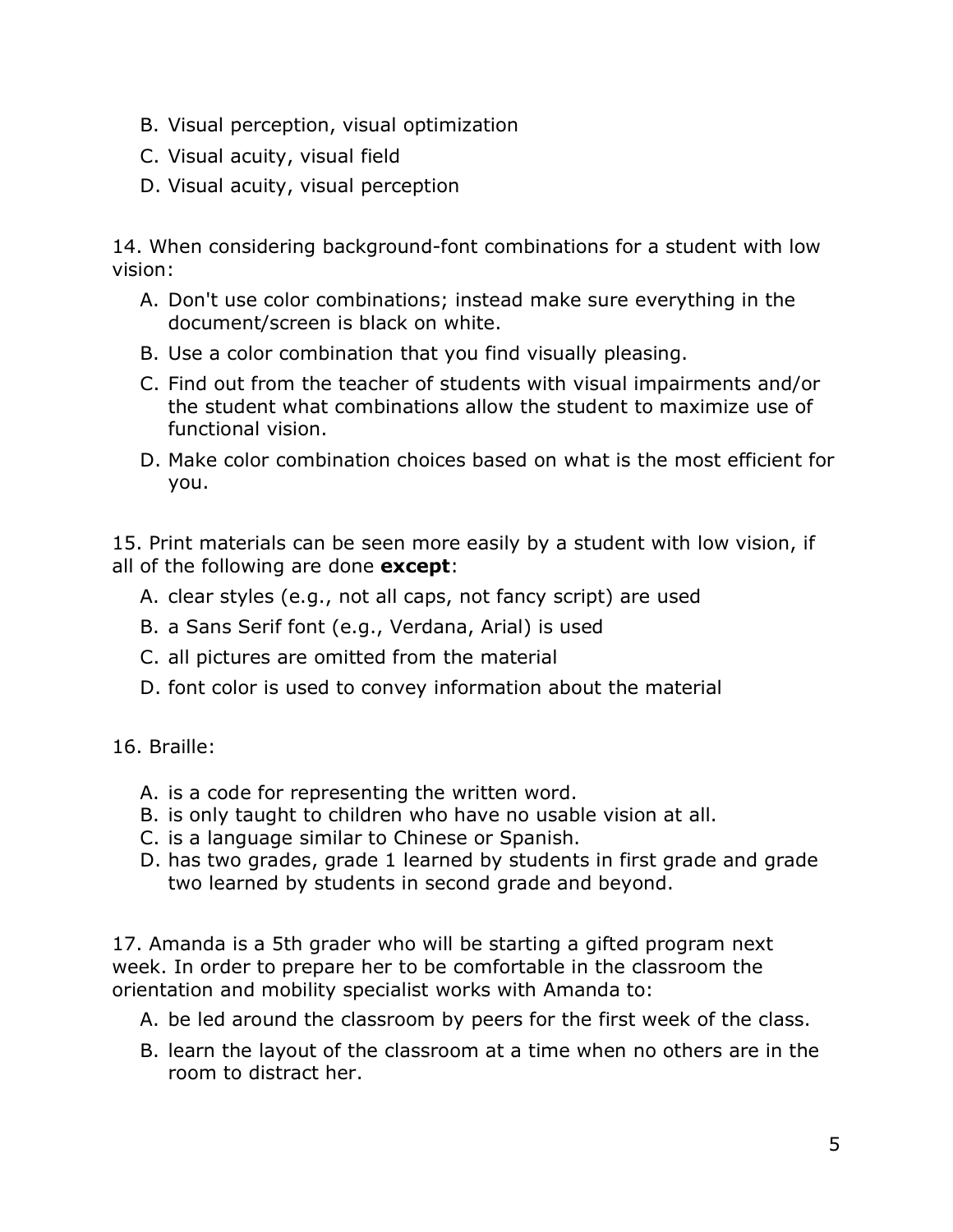- C. provide Amanda a map of the room for her to take home and learn on her own.
- D. all of the above are appropriate for the orientation and mobility specialist to do.

18. Mr. Mendez recently completed a functional vision assessment for Ryan, a 3rd grader in Ms. Botsford's classroom. When he meets with Ms. Botsford and the other members of the educational team, he will review his recommendations with everyone present. All of the following are reasonable recommendations for Mr. Mendez to ask Ms. Botsford and Ryan's other teachers to do except:

- A. request that teachers only do activities if they have given Mr. Mendez three days to plan for adaptations Ryan needs.
- B. ask teachers to say what they write on the board.
- C. allow Ryan to work with a partner if he is having difficulty seeing something
- D. adjust the window coverings throughout the day to minimize the glare on the white board and other surfaces.

19. Which member of the educational team has the primary responsibility for teaching the student travel safely at school and in the community?

- A. teacher of students with visual impairments
- B. paraprofessional
- C. orientation and mobility specialist
- D. family members

20. Jonah, a braille user, has written sentences for his spelling words, including "people" and "gift". Over each sentence Mr. Churchill, the teacher of students with visual impairments, writes in print what the braille says. When the classroom teacher goes to grade Jonah's assignment, she is very concerned as she reads.

people: People fo to the chore to buy jood. gift: I buy a geft for my bwother Jiff.

What should the classroom teacher do?

- A. She should mark Jonah down for his spelling errors and ask Mr. Churchill if the errors are related to the braille code.
- B. She should have Jonah redo the spelling sentences for homework.